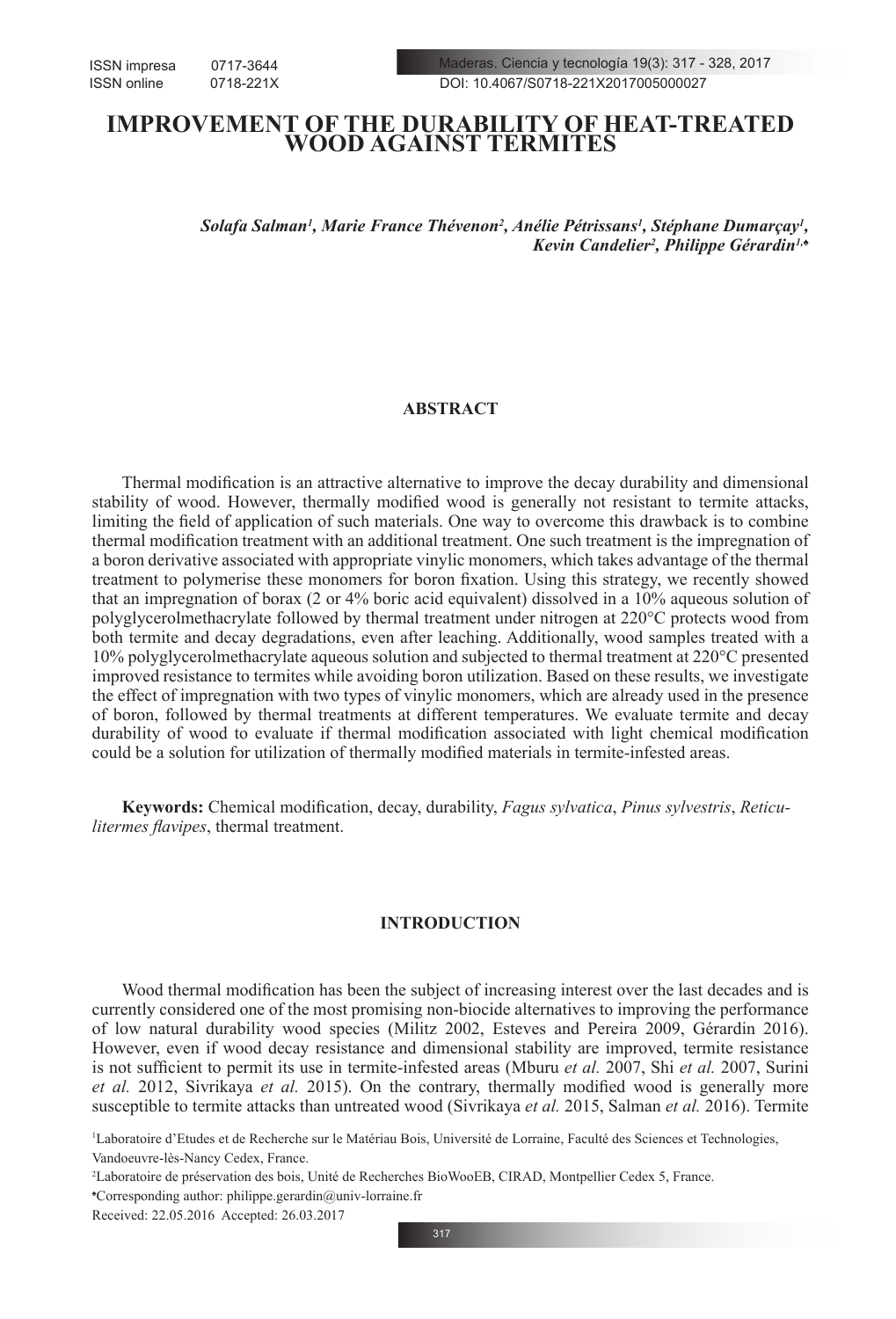resistance improvements to thermally modified wood are crucial for future development of thermomodified materials. In this context, it was recently demonstrated that thermo-modified wood samples previously impregnated with boron in the presence of water soluble vinylic monomers, which are used to limit boron depletion, induced full protection of samples from termite attack and decay (Salman *et al.* 2014, Salman *et al.* 2016). Surprisingly, it was also observed that control samples treated with polyglycerolmethacrylate only and cured at 220°C were resistant to termites, while thermally modified blocks without treatment were strongly degraded. Considering the increase in interest in developing non-biocide wood protection treatments, it is critical to test mild chemical modifications based on the impregnation of vinylic monomers, followed by a thermal treatment that can lead to higher biological resistance. Even though previously developed chemical treatments, such as acetylation, DMDHEU or furfurylation, have claimed to enhance wood protection against termites (Wang *et al.* 2002, Gascón-Garrido *et al.* 2013), the advantages of the present approach is to reduce the chemical usage that is necessary to achieve wood protection. The aim of this paper is to evaluate different treatments based on thermal modification (150, 180, 200 and 220 $^{\circ}$ C) of samples impregnated with a 5 or 10% aqueous solutions of two vinylic monomers, polyglycerolmethacrylate (PGMA) and polyglycerol/maleic anhydride adduct (AM/PG); we assess the durability of treated wood against different brown and white rot fungi as well as termites.

#### **EXPERIMENTAL**

# **Materials**

Wood blocks (15 mm by 5 mm in cross section, 30 mm along the grain) of Scots pine sapwood (*Pinus sylvestris L.*) and beech (*Fagus sylvatica*) were used in this study. One hundred sixty-eight replicates were used for each treatment solution. Forty-two samples were used for each treatment temperature (150, 180, 200 and 220°C), and half of these samples were subjected to leaching. All chemicals were purchased from Fluka Sigma-Aldrich Chimie SARL (St Quentin Fallavier, France). Polyglycerol was furnished by Solvay as a mixture of compounds with an average molecular weight of 242 ( $n \sim 3$ ).

# **Synthesis of additives**

Maleic anhydride/polyglycerol adducts (MA/PG) and polyglycerol methacrylate (PGMA) were synthesized according to previously published procedures (Roussel *et al.* 2001, Soulounganga *et al.* 2003).

#### **Block impregnation**

Maleic anhydride/polyglycerol adducts and polyglycerolmethacrylate were dissolved with distilled water at 5 and 10% (m/m). Wood blocks were oven dried at  $103^{\circ}$ C and weighed (m<sub>0</sub>). Wood samples were placed in a beaker inside a desiccator equipped with a two-way tape and subjected to vacuum at 5 mbar for 15 min. The treatment solution was then introduced into the beaker so that all blocks were completely covered by the solution. Blocks were kept immersed for 30 min at atmospheric pressure, removed from the impregnation solution, kept for 16 hours at ambient temperature, dried at 103°C for 48 hours and weighed  $(m_1)$ . Weight percent gain (WPG) was calculated according to the following formula:

WPG (
$$
\%
$$
) = 100 x(m<sub>1</sub> - m<sub>0</sub>)/m<sub>0</sub>

where  $m_0$  is the initial anhydrous mass, and  $m_1$  is the anhydrous mass of treated wood samples.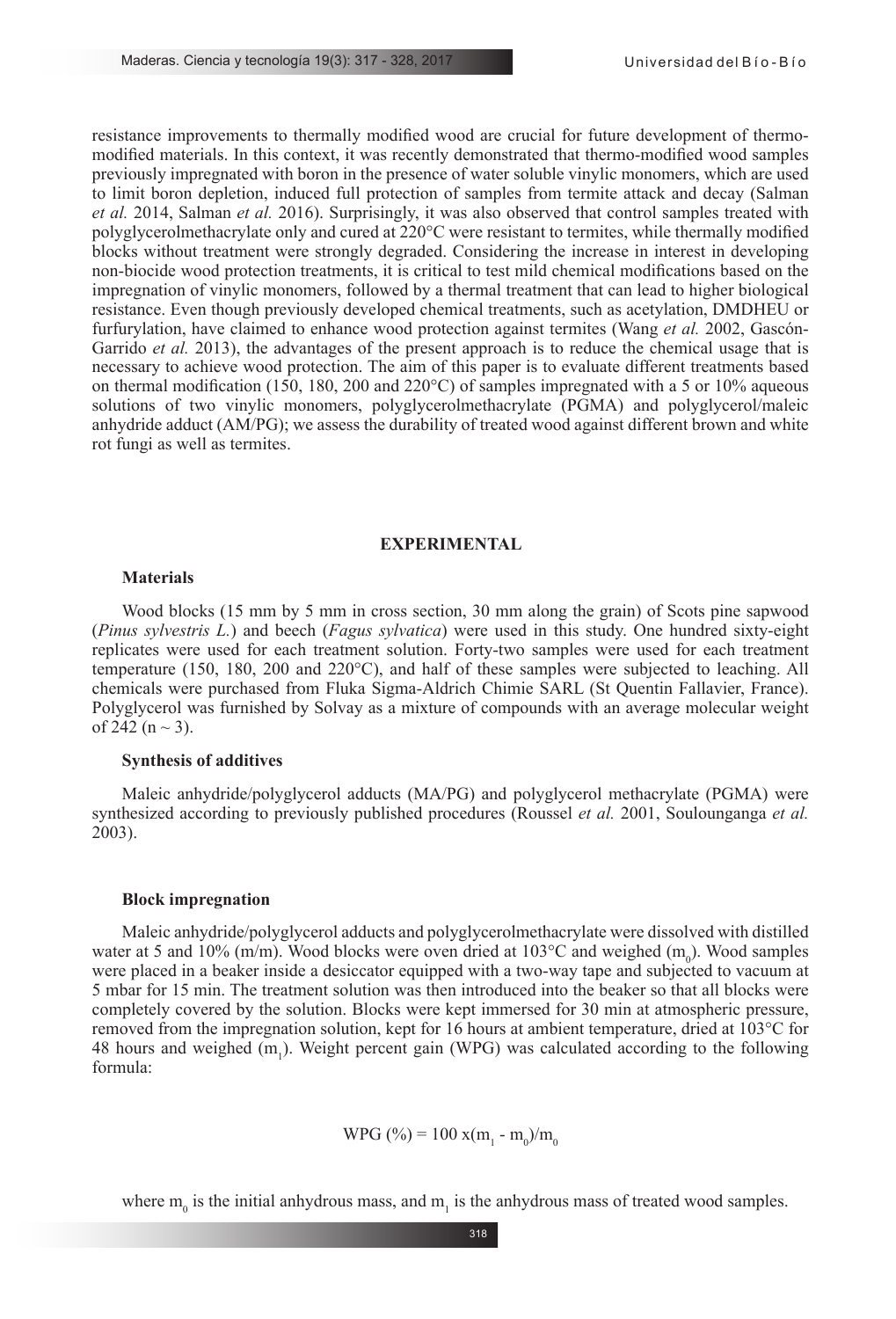### **Heat treatment**

Thermal modification was performed under nitrogen using a Carlo Erba GC oven. Samples were placed in a 500-mL reactor for 20 hours at four different temperatures (150, 180, 200 and 220°C). The oven temperature was increased by  $20^{\circ}$ C min<sup>-1</sup> from ambient to final temperature. Weight loss due to thermal degradation ( $WL_{rr}$ ) was calculated according to the formula:

$$
WL_{TT}(\%) = 100 \text{ x} (m_1 - m_2) / m_1
$$

where  $m_1$  is the initial sample anhydrous mass before heat treatment, and  $m_2$  is the anhydrous mass of the same sample after heat treatment.

#### **Leaching procedure**

Leaching was performed according to a procedure adapted from the NF X 41-569 standard (2014). Samples (twenty-one replicates) were immersed in 240 mL of distilled water and subjected to six leaching periods of increasing duration under continuous shaking at 20°C. Water was replaced after each leaching period after 1 hour, 2 hours and 4 hours. Samples were then removed and air-dried for 16 hours. Additional leaching periods were conducted for 8 hours, 16 hours and 48 hours with water replacement between each. Blocks were finally dried at  $103^{\circ}$ C for 48 hours and weighed (m<sub>3</sub>). Weight loss due to leaching was calculated as follows:

$$
WL_{L} (%) = 100 x (m_{2} - m_{3})/m_{2}
$$

where  $m_2$  is the pre-leaching initial anhydrous mass of wood samples after thermal treatment, and  $m<sub>3</sub>$  is the anhydrous mass of the thermally modified wood samples after leaching.

#### **Thermogravimetric analysis**

Thermo gravimetric analysis (TGA) was performed on 10-mg samples under nitrogen using a Mettler Toledo TGA/DSC STARe system to investigate the thermal behaviour of impregnated wood and vinylic monomers. The analysis was run under nitrogen at a purge rate of 50 mL/min. Approximately 20 mg of sample was heated from 25 to 220°C at a rate of 10 °C/min.

### **Decay tests**

Decay resistance was evaluated according to a procedure modified from EN 113 (1986) described by Bravery (1979). Pine samples were exposed to *Coniophora puteana* ((Schumacher ex Fries) Karsten, strain BAM Ebw. 15) and *Poria placenta* ((Fries) Cooke sensu J. Eriksson, strain FPRL 280), while beech wood samples were exposed to *Coriolus versicolor* ((Linneus) L. Quélet strain CTB 863 A) and *Coniophora puteana* (six replicates for each fungus). Sterile culture medium was prepared from malt (40 g) and agar (20 g) in distilled water (1 L) and placed in 9-cm diameter Petri dishes. After jellification of the medium, each Petri dish was inoculated with a small piece of mycelium of freshly grown pure culture and incubated for 2 weeks at 22°C and 70% relative humidity, providing full colonization of the surface by mycelium. All wood samples were autoclaved at 121°C for 20 min.; three specimens (two treated and one control) were placed in each Petri dish. Each experiment was conducted in tripli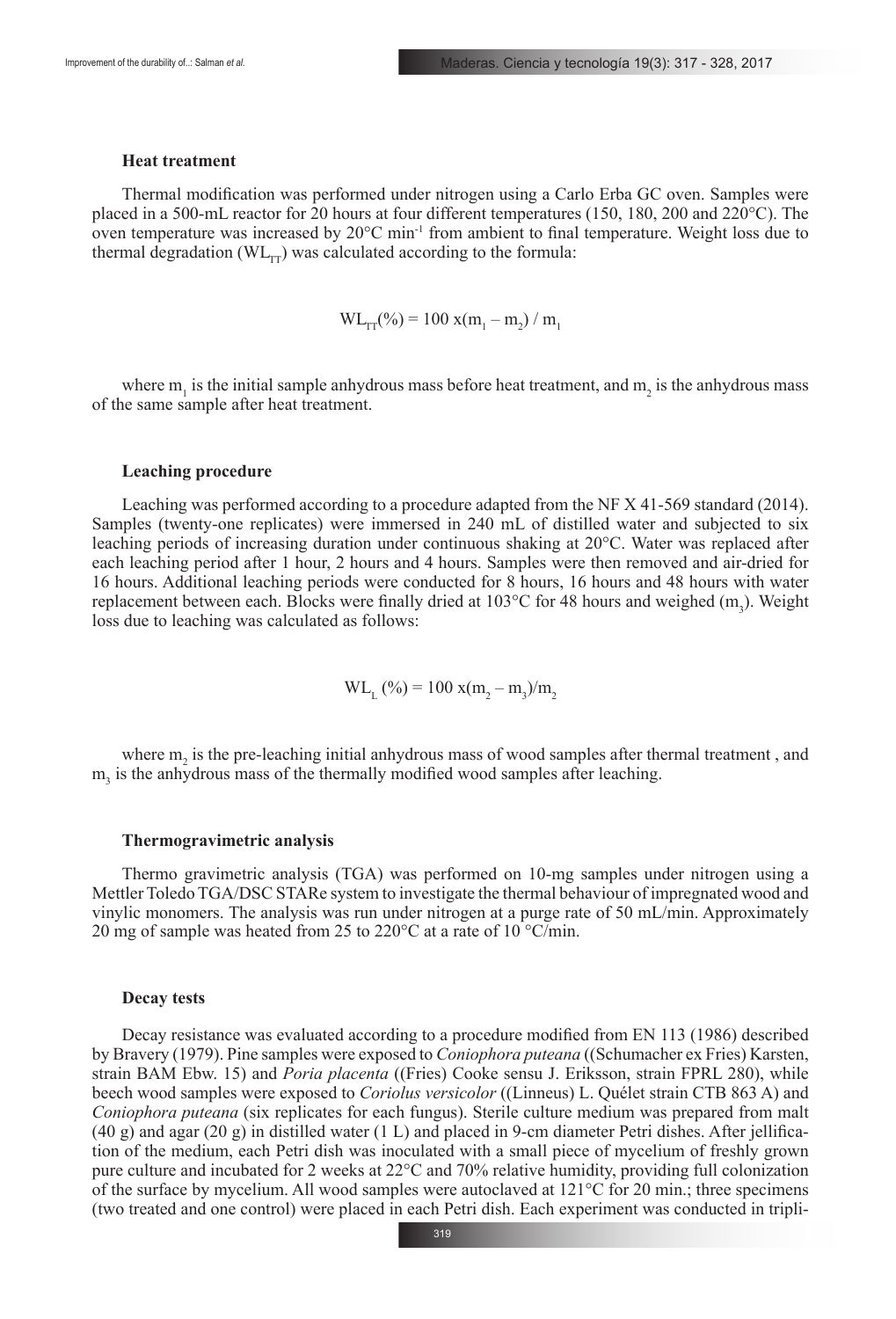cate. Virulence controls were also performed on twelve specimens of untreated Scots pine and beech. Incubation was carried out for 16 weeks at 22°C under 70% RH in a climatic chamber. Once the fungal exposure was complete, mycelium was removed, and specimens were weighed in order to evaluate their moisture content at the end of the fungal exposure. The specimens were then dried at 103°C, and their final weight recorded. The moisture content at the end of the test (data not shown) and mass losses were determined. Mass loss (ML) was expressed as a percentage of initial oven-dry weight of the wood sample according to the formula:

$$
ML (%) = 100 \text{ x } (M_{0 \text{ OR } 2 \text{ OR } 3} - M_4)/M_{0 \text{ OR } 2 \text{ OR } 3}
$$

where m4 is the wood sample's final anhydrous mass after fungal exposure, m0 is the initial dry mass of the control sample, m2 is the anhydrous mass of PGMA or MA/PG impregnated (or not) wood samples cured at different temperatures before leaching, and m3 is the anhydrous mass of PGMA or MA/PG impregnated (or not) wood samples cured at different temperatures after leaching.

# **Termite resistance tests**

Termite resistance was evaluated using *Reticulitermes flavipes* (ex. *santonensis*) termites using a non-choice test based on the guidelines of the European standard EN 117 (2013). Prior to the test, each sample was dried at 103°C in order to obtain its anhydrous initial weight ( $m_{\rho}$  or  $m_1$  or  $m_2$ ). For each set of treatments, three replicates were tested for their resistance to termites. Each sample was placed in a 9-cm diameter Petri dish containing 40 g of Fontainebleau sand (4 volume of sand / 1 volume of deionized water). The samples were placed on plastic mesh in order to avoid water saturation. A total of 50 termite workers, one nymph and one soldier were then introduced to the sand. Fifteen controls of pine sapwood or beech were tested in the same manner. The Petri dishes were placed in a dark climatic chamber at 27°C with relative humidity > 75%. After 4 weeks, the samples were removed and cleaned of sand, and the termite survival rate was calculated. The samples were dried at 103°C, and their weight loss was calculated as a % of initial weight.

# **RESULTS AND DISCUSSION**

Tables 1 and 2 show weight percent gains obtained after impregnation with two vinylic monomers and *in situ* resin formation as well as the weight loss caused by thermal modification with or without subsequent leaching for pine and beech samples.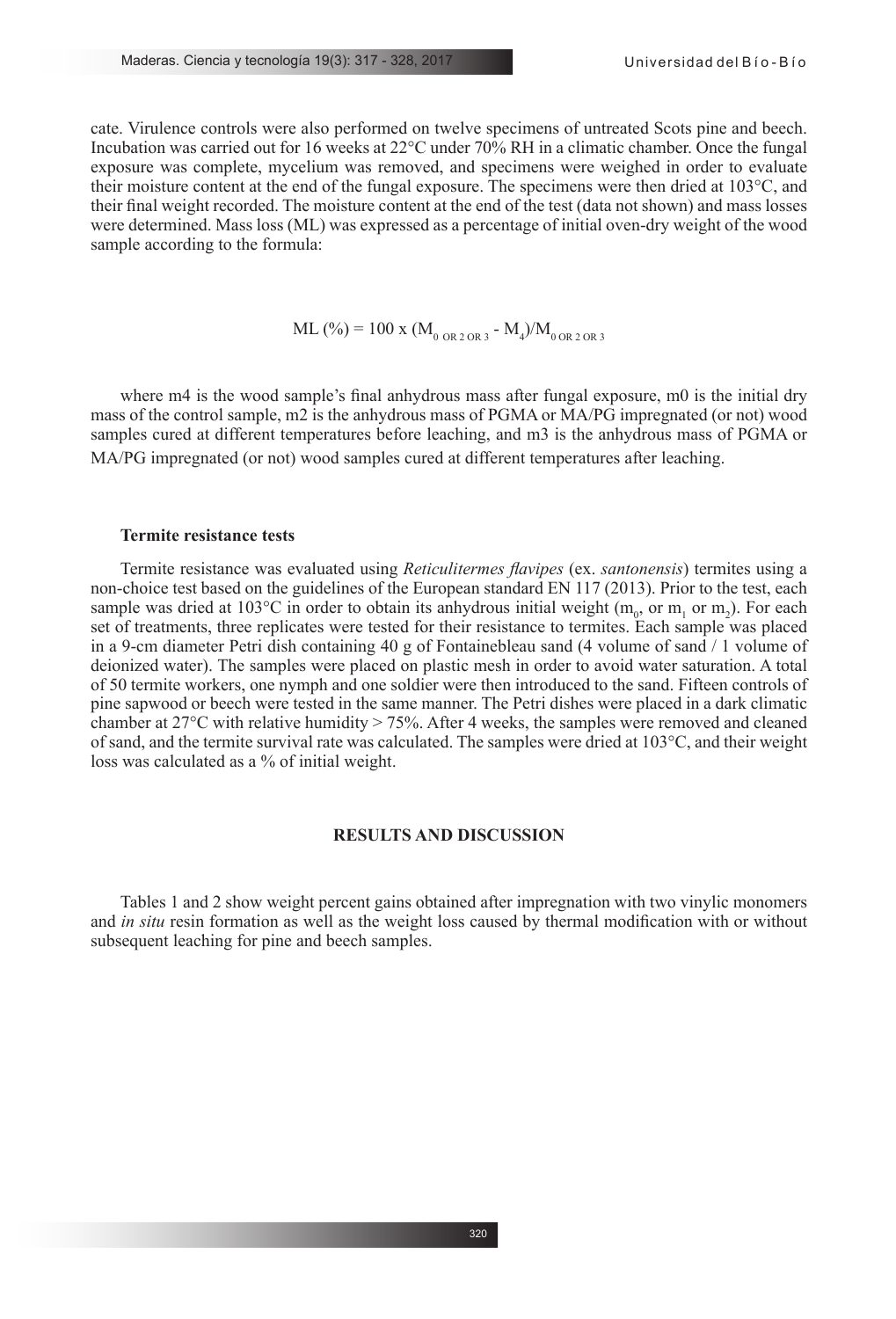| Additive    | Concentration<br>$(\%)$ | <b>WPG</b><br>$(\%)$ | Temperature<br>$({}^{\circ}C)$ | $WL_{TT} (\%)$   | $WL_{T}$ (%)    |
|-------------|-------------------------|----------------------|--------------------------------|------------------|-----------------|
|             | 5                       | 8,79±0,87            | 150                            | $1,36\pm0,29$    | $2,78 \pm 0,32$ |
|             |                         |                      | 180                            | $3,54\pm0,65$    | $2,07\pm0,32$   |
| <b>PGMA</b> |                         |                      | 200                            | $7,74\pm1,16$    | $2,53\pm0,55$   |
|             |                         |                      | 220                            | 13,95±2,07       | $2,85 \pm 1,85$ |
|             |                         | $16,89 \pm 1,49$     | 150                            | $1,44\pm0,27$    | $3,7\pm1,54$    |
| <b>PGMA</b> | $10\,$                  |                      | 180                            | $4,01\pm0,81$    | $2,53\pm0,65$   |
|             |                         |                      | 200                            | $8,51 \pm 1,5$   | $2,45\pm0,38$   |
|             |                         |                      | 220                            | $14,02\pm2,44$   | $3,57\pm0,32$   |
| AM/PG       | 5                       | $7,63\pm0,83$        | 150                            | $1,33\pm0,23$    | $2,49\pm0,32$   |
|             |                         |                      | 180                            | $3,49\pm0,46$    | $2,17\pm0,28$   |
|             |                         |                      | 200                            | $6,92\pm0,96$    | $3,25\pm1,13$   |
|             |                         |                      | 220                            | $11,34\pm2,1$    | $4,41\pm2,69$   |
|             |                         | $16,14\pm1,45$       | 150                            | $1,85\pm0,22$    | $3,9+0,41$      |
| AM/PG       | 10                      |                      | 180                            | $4,67 \pm 0,52$  | $2,04\pm0,47$   |
|             |                         |                      | 200                            | $7,81 \pm 0,98$  | $4,24\pm1,76$   |
|             |                         |                      | 220                            | $13,25 \pm 2,05$ | $5,01\pm2,84$   |
|             |                         |                      | 150                            | $0,46 \pm 0,21$  | $2,06 \pm 0,65$ |
|             |                         |                      | 180                            | $2,11 \pm 1,29$  | $2,05 \pm 1,64$ |
|             |                         |                      | 200                            | $5,55 \pm 1,28$  | $1,33\pm0,32$   |
|             |                         |                      | 220                            | $9,12 \pm 1,1$   | $1,96\pm0,23$   |

**Table 1.** Weight change and standard deviation of pine sapwood samples impregnated with different additive concentrations and subjected to heat treatment at different temperatures.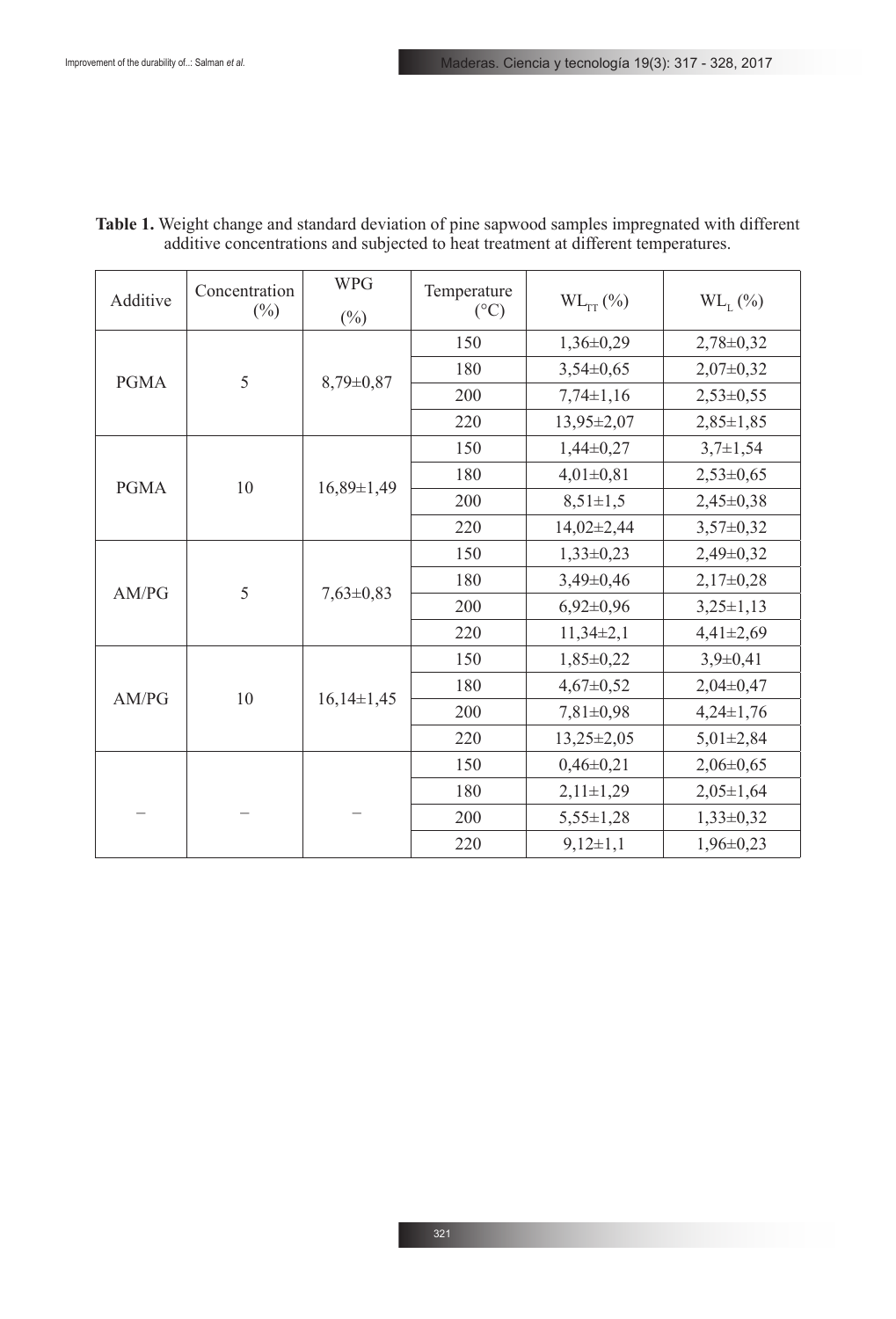| Additive    | Concentration<br>$(\%)$ | <b>WPG</b><br>$(\%)$ | Temperature<br>$({}^{\circ}C)$ | $WL_{TT} (\%)$   | $WL_{I}$ (%)   |
|-------------|-------------------------|----------------------|--------------------------------|------------------|----------------|
|             |                         | $5,76 \pm 0,56$      | 150                            | $1,16\pm0,15$    | $2,07\pm0,23$  |
|             | 5                       |                      | 180                            | $2,7+0,51$       | $1,35\pm0,19$  |
| <b>PGMA</b> |                         |                      | 200                            | $6,41\pm1,87$    | $1,19\pm0,27$  |
|             |                         |                      | 220                            | $15,31 \pm 2,31$ | $0,9\pm 0,42$  |
|             |                         |                      | 150                            | $1,44\pm0,22$    | $2,35\pm0,28$  |
| <b>PGMA</b> | 10                      | $10,85 \pm 1,36$     | 180                            | $3,8+0,63$       | $1,61\pm0,25$  |
|             |                         |                      | 200                            | $8,83 \pm 1,66$  | $0,79\pm0,32$  |
|             |                         |                      | 220                            | $14,81 \pm 2,87$ | $0,87\pm0,4$   |
| AM/PG       | 5                       | $5,35\pm0,74$        | 150                            | $1,58\pm0,22$    | $2,33\pm0,47$  |
|             |                         |                      | 180                            | $3,75 \pm 0,77$  | $1,81\pm0,52$  |
|             |                         |                      | 200                            | $6,16\pm1,49$    | $2,20\pm0,63$  |
|             |                         |                      | 220                            | $15,07\pm2,29$   | $1,7+0,99$     |
|             |                         | 8,36±0,88            | 150                            | $1,83\pm0,23$    | $1,97\pm0,33$  |
| AM/PG       | 10                      |                      | 180                            | $4,43\pm0,95$    | $1,33\pm0,39$  |
|             |                         |                      | 200                            | $9,31 \pm 1,82$  | $2,13\pm0,58$  |
|             |                         |                      | 220                            | $13,21 \pm 2,25$ | $1,82\pm0,52$  |
|             |                         |                      | 150                            | $0,43\pm0,22$    | $1,34\pm0,23$  |
|             |                         |                      | 180                            | $1,79 \pm 0,42$  | $1,36\pm0,18$  |
|             |                         |                      | 200                            | $6,92\pm2,34$    | $1,28 \pm 0,4$ |
|             |                         |                      | 220                            | $15,01 \pm 1,93$ | $1,44\pm0,46$  |

**Table 2.** Weight change and standard deviation of beech samples impregnated with different additive concentrations and subjected to heat treatment at different temperatures.

Weight percent gains depend directly on vinylic monomer concentration in the impregnation solution. Increasing the concentration from 5 to 10% increases the WPG obtained by a factor of two, with pine wood being more easily impregnated than beech wood.

Weight loss after curing increases with treatment temperature. Samples cured at low temperature present weak weight losses, while those treated at 220°C present weight losses up to 15% depending on the impregnation solution and wood species. Independent of treatment, beech samples present generally higher weight losses compared to pine samples impregnated and cured in the same conditions; these results corroborate previous results on the effect of wood species during thermal treatment (Chaouch *et al.* 2010, Chaouch *et al.* 2013). For a given curing temperature, weight losses of impregnated samples are always higher than those of non-impregnated samples, indicating a higher susceptibility of resin treated samples to heat compared to untreated samples. This behaviour may be due to either a lower resin thermal stability or an effect of impregnated vinylic monomers or polymers resulting from the latter on wood thermal stability Therefore, the thermal stability of different vinylic monomers alone or impregnated in pine samples has been investigated using thermo gravimetric analysis (Figure 1).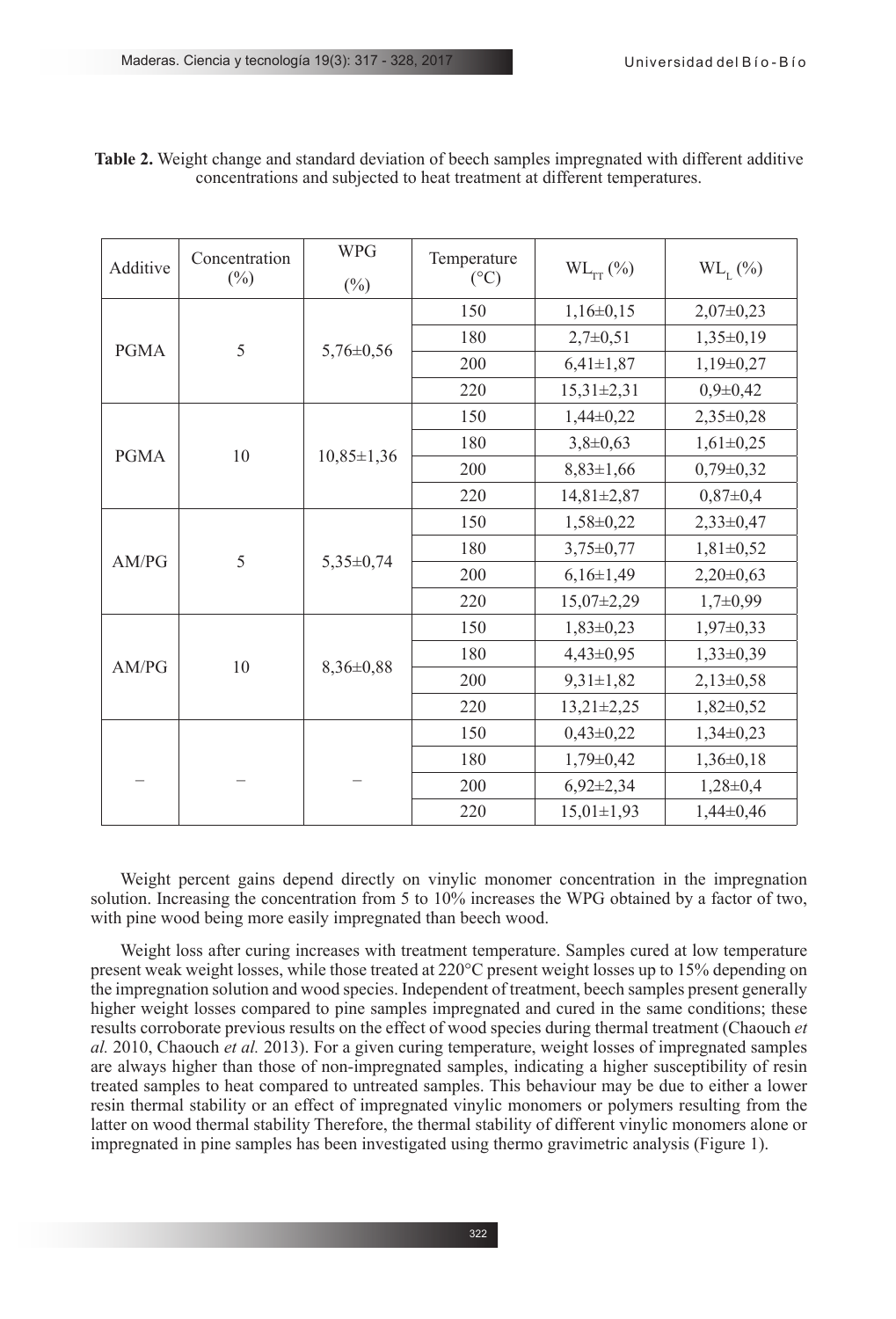

**Figure 1.** Weight losses recorded after 2 hours at 220°C by thermo gravimetric analysis.

 According to results, resin is more sensitive to thermal degradation than pinewood as demonstrated by weight losses of 15,8 and 16,7% obtained for AM/PG and PGMA, respectively, compared to 11,3% for pine wood sawdust. The thermal behaviour of pine wood samples impregnated with a 20% aqueous solution of each vinylic monomer followed by polymerisation indicates a higher weight loss than with wood or resins alone. This behaviour shows the synergistic effect of wood and resins on the thermal stability of impregnated samples. Fixation of the two resins in wood was investigated after the leaching of the samples that were impregnated and cured at different temperatures (tables 1 and 2). Weight losses due to the leaching of extractives comprised between 1,33% and 2,06% for pine wood treated at different temperatures and between 1,28% and 1,44% for beech samples. At the same time, weight losses of pine samples treated with 5 or 10% of PGMA and cured at the different temperatures comprised between 2,07% and 3,47% indicating that a minimal amount of resin was leached from wood. No significant differences were observed between the different curing temperatures, indicating that polymerization of the vinylic monomers was effective from the lowest temperature of 150°C. Similar results were obtained for pine samples impregnated with AM/PG at different concentrations as well as for beech samples treated with the two vinylic monomers. According to these results, the polymerization and formation of resins occurred independently of curing temperature.

Decay resistances of treated and untreated pine wood and beech wood samples are presented in tables 3 and 4.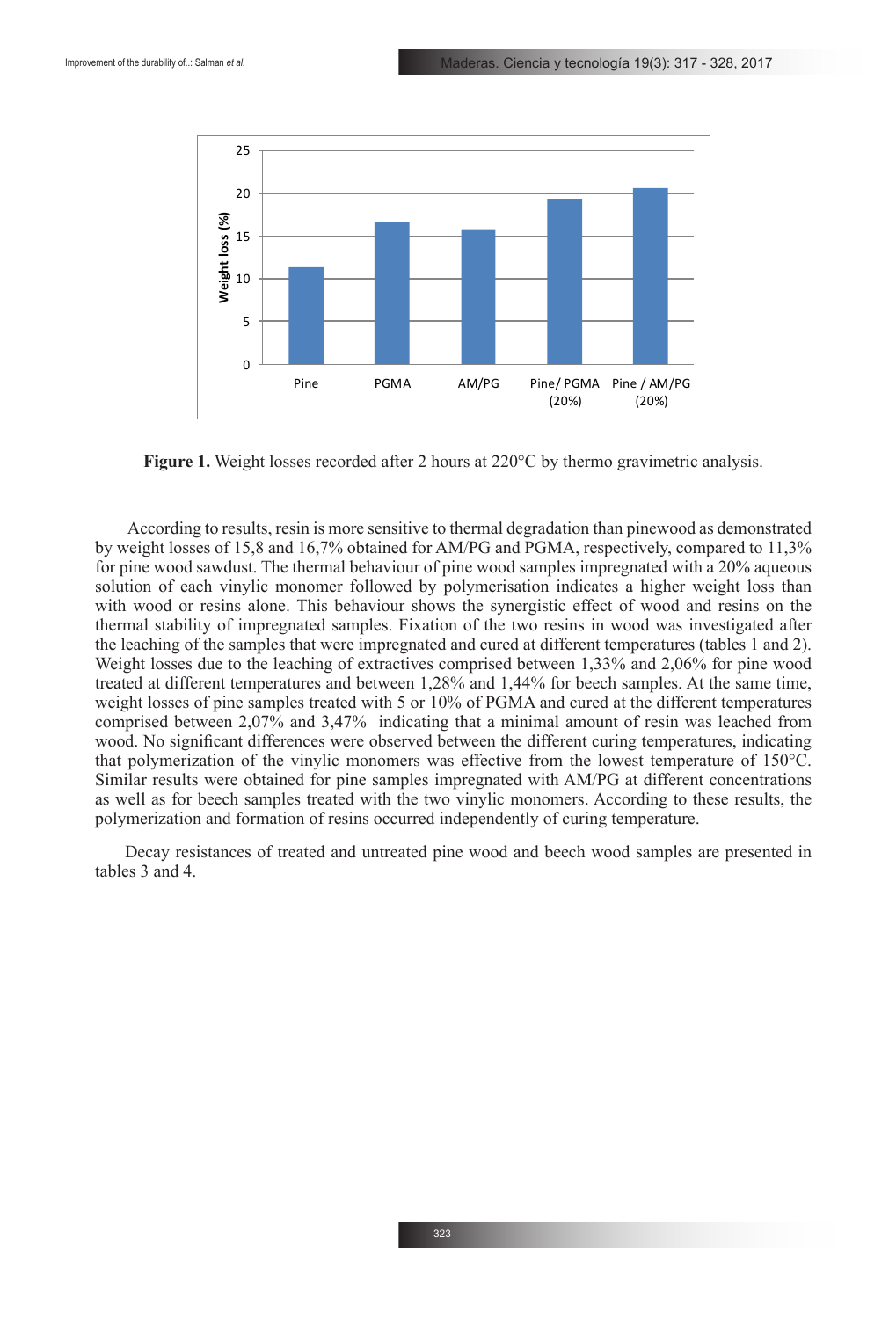|             | Treatment     |             | Mass loss $(\%)$  |                    |                   |                    |  |
|-------------|---------------|-------------|-------------------|--------------------|-------------------|--------------------|--|
| Additive    | Concentration | Temperature | Unleached blocks  |                    |                   | Leached blocks     |  |
|             | (%)           | (°C)        | Poria placenta    | Coniophora puteana | Poria placenta    | Coniophora puteana |  |
| <b>PGMA</b> |               | 150         | $34.56 \pm 3.81$  | $38.09 \pm 8.85$   | $40.8 \pm 7.61$   | $41,36 \pm 11,43$  |  |
|             | 5             | 180         | $36.23 \pm 8.10$  | $21,63 \pm 9,90$   | $41,12 \pm 9,54$  | $36,41 \pm 12,16$  |  |
|             |               | 200         | $24.57 \pm 1.28$  | $3,06 \pm 2,57$    | $27,64 \pm 6,65$  | $4.08 \pm 1.36$    |  |
|             |               | 220         | $4,02 \pm 2,37$   | $0,64 \pm 0,24$    | $7,33 \pm 2,32$   | $0,51 \pm 0,32$    |  |
|             |               | 150         | $40,07 \pm 11,65$ | $34.75 \pm 4.78$   | $37,3 \pm 10,41$  | $40,33 \pm 13,98$  |  |
| <b>PGMA</b> | 10            | 180         | $34.42 \pm 8.76$  | $5.3 \pm 1.79$     | $36,85 \pm 6,5$   | $4.15 \pm 1.44$    |  |
|             |               | 200         | $4,11 \pm 2,03$   | $1.3 \pm 0.80$     | $5,24 \pm 2,19$   | $2,26 \pm 0.37$    |  |
|             |               | 220         | $1,18 \pm 0,98$   | $0,9 \pm 0,39$     | $0,92 \pm 1,16$   | $1,41 \pm 0,81$    |  |
|             | 5             | 150         | $41.79 \pm 6.65$  | $33.1 \pm 4.98$    | $41.95 \pm 12.09$ | $29,11 \pm 10,11$  |  |
| AM/PG       |               | 180         | $34.1 \pm 8.40$   | $11,75 \pm 8,43$   | $37,03 \pm 11,03$ | $22.75 \pm 5.87$   |  |
|             |               | 200         | $22.96 \pm 4.79$  | $3.75 \pm 2.96$    | $25,57 \pm 9,34$  | $4,98 \pm 3,65$    |  |
|             |               | 220         | $0.92 \pm 1.20$   | $0.69 \pm 0.96$    | $1,04 \pm 0,70$   | $0,37 \pm 0,63$    |  |
|             |               | 150         | $34.47 \pm 10.54$ | $13.17 \pm 2.68$   | $31,67 \pm 7,62$  | $20,9 \pm 6,74$    |  |
| AM/PG       | 10            | 180         | $25,18 \pm 9,96$  | $4,61 \pm 2,54$    | $25,74 \pm 6,89$  | $6.2 \pm 2.72$     |  |
|             |               | 200         | $5,48 \pm 1,01$   | $2,15 \pm 0.97$    | $11,25 \pm 4,94$  | $2,85 \pm 1,54$    |  |
|             |               | 220         | $0.81 \pm 0.09$   | $0.48 \pm 0.78$    | $1,64 \pm 0,06$   | $0,93 \pm 0,23$    |  |
|             |               | 150         | $45.06 \pm 14.20$ | $40,07 \pm 10,43$  | $49.73 \pm 12.84$ | $42,68 \pm 11,92$  |  |
|             |               | 180         | $40.89 \pm 9.16$  | $40.92 \pm 9.92$   | $44,54 \pm 11,43$ | $41,61 \pm 12,23$  |  |
|             |               | 200         | $23.98 \pm 7.61$  | $6,57 \pm 2,39$    | $30,6 \pm 11,65$  | $8,12 \pm 3,27$    |  |
|             |               | 220         | $11.71 \pm 3.31$  | $3.97 \pm 0.17$    | $30,6 \pm 11,65$  | $5.02 \pm 1.95$    |  |
| Control     |               |             | $50.41 \pm 11.18$ | $45.76 \pm 7.22$   |                   |                    |  |

**Table 3.** Weight losses and standard deviation of pine wood samples subjected to different brown rot fungi.

**Table 4.** Weight losses and standard deviation of beech wood samples subjected to different white rot and brown rot fungi.

| Treatment                          |        |                 | Mass $\log$ (%)   |                                        |                   |                                        |  |
|------------------------------------|--------|-----------------|-------------------|----------------------------------------|-------------------|----------------------------------------|--|
| Additive Concentration Temperature |        |                 | Before leaching   |                                        | After leaching    |                                        |  |
|                                    | $(\%)$ | $({}^{\circ}C)$ |                   | Trametes versicolor Coniophora puteana |                   | Tranetes versicolor Coniophora puteana |  |
| <b>PGMA</b>                        |        | 150             | $41.68 \pm 6.56$  | $44.74 \pm 2.47$                       | $45.01 \pm 12.63$ | $42.38 \pm 3.40$                       |  |
|                                    | 5      | 180             | $38,56 \pm 3,37$  | $40,89 \pm 5,55$                       | $45,61 \pm 8,23$  | $42,71 \pm 10,42$                      |  |
|                                    |        | 200             | $27.2 \pm 8.06$   | $7.74 \pm 3.45$                        | $26.28 \pm 10.88$ | $10,83 \pm 4,86$                       |  |
|                                    |        | 220             | $2,57 \pm 1,95$   | $0.19 \pm 0.37$                        | $4,63 \pm 0,82$   | $0,85 \pm 0,36$                        |  |
|                                    |        | 150             | $44.03 \pm 3.38$  | $36,48 \pm 3,65$                       | $42,46 \pm 7,17$  | $47,04 \pm 6,94$                       |  |
| <b>PGMA</b>                        | 10     | 180             | $39.34 \pm 3.38$  | $28,54 \pm 4,22$                       | $41,76 \pm 4,11$  | $30,12 \pm 5,72$                       |  |
|                                    |        | 200             | $20.18 \pm 5.38$  | $3.09 \pm 1.05$                        | $21,84 \pm 7,68$  | $6,86 \pm 2,57$                        |  |
|                                    |        | 220             | $4,21 \pm 2,73$   | $0.7 \pm 0.65$                         | $3,75 \pm 3,51$   | $0,28 \pm 0,32$                        |  |
|                                    | 5      | 150             | $38,14 \pm 3,53$  | $35.18 \pm 1.73$                       | $41,53 \pm 5,42$  | $32,75 \pm 6.5$                        |  |
| AM/PG                              |        | 180             | $33,56 \pm 5,25$  | $25,84 \pm 4,86$                       | $36,02 \pm 5,09$  | $27,51 \pm 7,98$                       |  |
|                                    |        | 200             | $10.39 \pm 5.28$  | $5,04 \pm 2,67$                        | $12,39 \pm 3,07$  | $3,53 \pm 0,52$                        |  |
|                                    |        | 220             | $1,59 \pm 1,18$   | $0.31 \pm 0.2$                         | $2.87 \pm 1.64$   | $0.64 \pm 0.28$                        |  |
|                                    |        | 150             | $36,65 \pm 4,22$  | $41,02 \pm 11,95$                      | $40,91 \pm 3,08$  | $46,42 \pm 7,84$                       |  |
| AM/PG                              | 10     | 180             | $25.16 \pm 6.45$  | $14.79 \pm 4.98$                       | $33,21 \pm 6,17$  | $20,31 \pm 6,53$                       |  |
|                                    |        | 200             | $12.01 \pm 6.52$  | $1,23 \pm 0,65$                        | $12,26 \pm 3,75$  | $2,22 \pm 0,22$                        |  |
|                                    |        | 220             | $3,44 \pm 1,98$   | $0,24 \pm 0,86$                        | $3.83 \pm 2.7$    | $0,92 \pm 0,45$                        |  |
|                                    |        | 150             | $55,97 \pm 11,37$ | $55.97 \pm 5.82$                       | $55,02 \pm 8,69$  | $48,79 \pm 13,97$                      |  |
|                                    |        | 180             | $50,98 \pm 6,35$  | $32,13 \pm 8,63$                       | $55,61 \pm 10,41$ | $40,54 \pm 12,36$                      |  |
|                                    |        | 200             | $33.23 \pm 8.31$  | $21.18 \pm 3.64$                       | $31,84 \pm 7,41$  | $27.25 \pm 9.76$                       |  |
|                                    |        | 220             | $4,46 \pm 1,18$   | $0,47 \pm 0,75$                        | $3,89 \pm 0,65$   | $0,89 \pm 0,82$                        |  |
| Control                            |        |                 | $52.99 \pm 8.84$  | $49.54 \pm 9.83$                       |                   |                                        |  |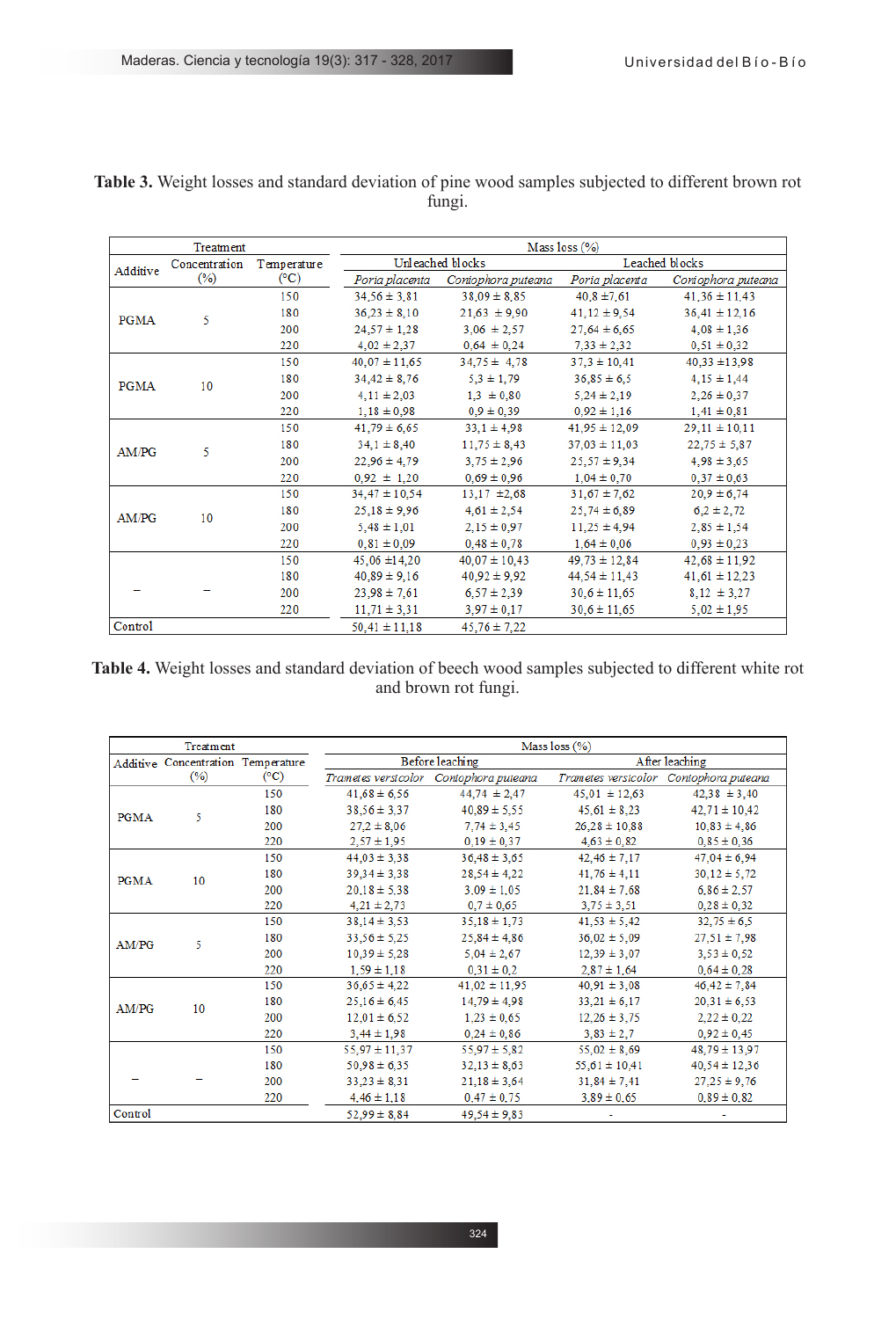Independent of the nature and concentration of the vinylic monomers used, all blocks cured at 150 and 180°C present no improvement of durability compared to control samples. Curing at 220°C after vinylic monomer impregnation results in significant durability improvement; all samples were minimally attacked by the tested brown rot and white rot fungi. Treatments performed at 200°C generally did not improve decay durability, although some decay durability was observed in some cases depending on the vinylic monomer solution, fungal strain and wood species that were used. According to these results, it appears that thermal modification and treatment intensity, which are directly connected to final treatment temperature, are the primary considerations in the improvement of durability. The impregnation of low amounts of vinylic monomers in the wood have no effect on durability as demonstrated by mass losses recorded in samples cured at 150 and 180°C, similar to those observed for controls. At higher temperature (220°C), the improvement of durability is similar to that described in the literature during thermal modification (Hakkou *et al.* 2005, Welzbacher *et al.* 2007) indicating that a given level of thermodegradation of wood cell wall polymers should be reached to insure durability against fungi.

The effect of different treatments on termite resistance is described in tables 5 and 6.

|                                   | Treatment                                    |                  |                  | Weight loss (%)  |                    |                   |
|-----------------------------------|----------------------------------------------|------------------|------------------|------------------|--------------------|-------------------|
|                                   | Additive Concentration Temperature<br>$(\%)$ | $(^{\circ}C)$    | Before leaching  | After leaching   | Before<br>leaching | After<br>leaching |
|                                   |                                              | 150              | $12.74 \pm 1.2$  | $15.68 \pm 0.2$  | 74                 | 81                |
|                                   | 5                                            | 180              | $13,58 \pm 0,76$ | $14.74 \pm 1.25$ | 64                 | 77                |
|                                   |                                              | 200              | $17.18 \pm 3.01$ | $20.79 \pm 2.77$ | 82                 | 68                |
|                                   |                                              | 220              | $4.17 \pm 1.18$  | $8,11 \pm 1,5$   | 23                 | 35                |
|                                   | 10                                           | 150              | $13.19 \pm 1.44$ | $13.45 \pm 1.3$  | 80                 | 76                |
| PGMA                              |                                              | 180              | $14,09 \pm 1,72$ | $15,93 \pm 0,68$ | 73                 | 84                |
|                                   |                                              | 200              | $9.32 \pm 2.55$  | $13,66 \pm 1,55$ | 29                 | 60                |
|                                   |                                              | 220              | $3,95 \pm 0,74$  | $5,57 \pm 2,31$  | 8                  | 24                |
|                                   | 5                                            | 150              | $9.07 \pm 0.61$  | $9.26 \pm 0.57$  | 57                 | 53                |
|                                   |                                              | 180              | $6.24 \pm 1.52$  | $9.55 \pm 2.77$  | 25                 | 51                |
| PGMA<br>AM/PG<br>AM/PG<br>Control |                                              | 200              | $9.11 \pm 1.02$  | $10.14 \pm 2.57$ | 45                 | 45                |
|                                   |                                              | 220              | $5.69 \pm 0.51$  | $6.74 \pm 0.75$  | 4                  | 20                |
|                                   | 10                                           | 150              | $2.32 \pm 0.58$  | $3.57 \pm 1.12$  | $\mathbf{0}$       | 6                 |
|                                   |                                              | 180              | $2,68 \pm 0.14$  | $4.88 \pm 1.69$  | $\mathbf{0}$       | 15                |
|                                   |                                              | 200              | $3.03 \pm 0.96$  | $4,59 \pm 1,81$  | $\Omega$           | 17                |
|                                   |                                              | 220              | $1,66 \pm 0,46$  | $4.16 \pm 0.22$  | 3                  | 5                 |
|                                   |                                              | 150              | $10.26 \pm 0.71$ | $15.38 \pm 2.43$ | 66                 | 79                |
|                                   |                                              | 180              | $15,17 \pm 1,04$ | $17,82 \pm 1.92$ | 78                 | 81                |
|                                   |                                              | 200              | $16,64 \pm 0.38$ | $19,65 \pm 3,36$ | 78                 | 79                |
|                                   |                                              | 220              | $20.38 \pm 4.87$ | $21,75 \pm 4,02$ | 72                 | 80                |
|                                   |                                              | $10.64 \pm 1.19$ | 75               |                  |                    |                   |

**Table 5.** Weight losses and standard deviation of pine wood samples subjected to termite attack.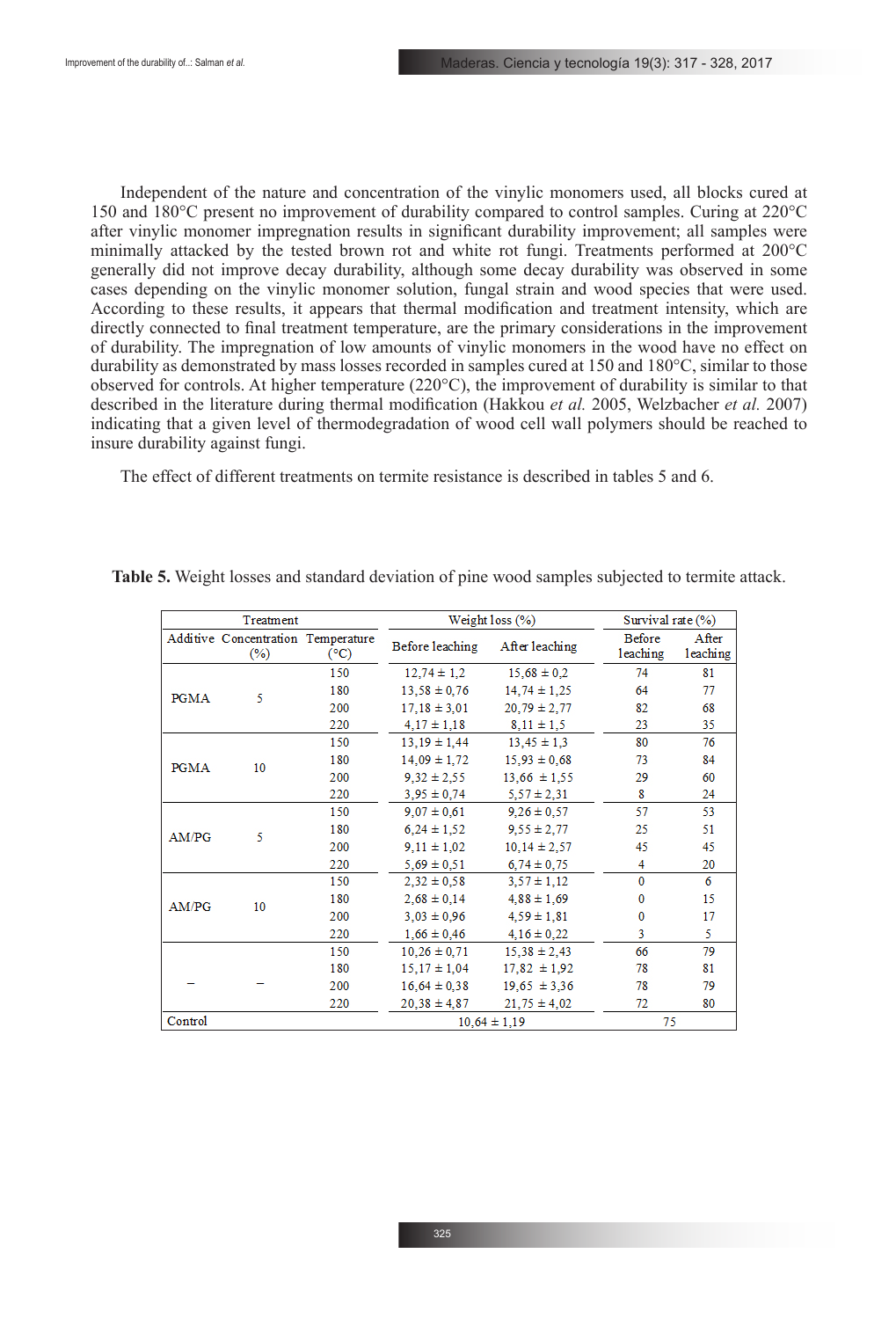| Treatment   |                                              |      | Weight loss (%)  |                  | Survival rate (%)  |                   |
|-------------|----------------------------------------------|------|------------------|------------------|--------------------|-------------------|
|             | Additive Concentration Temperature<br>$(\%)$ | (°C) | Before leaching  | After leaching   | Before<br>leaching | After<br>leaching |
| <b>PGMA</b> | 5                                            | 150  | $10,32 \pm 2,02$ | $9,63 \pm 1,36$  | 88                 | 77                |
|             |                                              | 180  | $9,26 \pm 0.97$  | $11,41 \pm 1,01$ | 76                 | 73                |
|             |                                              | 200  | $8,9 \pm 2,29$   | $12,9 \pm 0.86$  | 66                 | 79                |
|             |                                              | 220  | $5,41\pm0,03$    | $8,91\pm2,05$    | 27                 | 45                |
|             |                                              | 150  | $9,27 \pm 0,43$  | $9,16 \pm 1,52$  | 74                 | 70                |
| <b>PGMA</b> | 10                                           | 180  | $8,38 \pm 1,61$  | $9,21 \pm 0,43$  | 64                 | 72                |
|             |                                              | 200  | $7.87 \pm 2.57$  | $10,84 \pm 0.55$ | 63                 | 58                |
|             |                                              | 220  | $3,38 \pm 2,35$  | $6,45 \pm 2,98$  | 17                 | 40                |
|             | 5                                            | 150  | $6,08 \pm 1,26$  | $6.3 \pm 1.66$   | 53                 | 44                |
| AM/PG       |                                              | 180  | $6,32 \pm 1,05$  | $9.76 \pm 2.25$  | 55                 | 68                |
|             |                                              | 200  | $5.75 \pm 2.16$  | $8.29 \pm 0.43$  | 47                 | 61                |
|             |                                              | 220  | $3,16 \pm 0,49$  | $3,71 \pm 0,38$  | 11                 | 19                |
|             | 10                                           | 150  | $4.4 \pm 1.19$   | $5.32 \pm 1.01$  | 45                 | 54                |
| AM/PG       |                                              | 180  | $3.51 \pm 0.11$  | $5.9 \pm 0.44$   | 32                 | 45                |
|             |                                              | 200  | $3,55 \pm 1,41$  | $6.9 \pm 3.32$   | 39                 | 40                |
|             |                                              | 220  | $2,39 \pm 0,24$  | $3,4 \pm 0,49$   | $\mathbf{0}$       | 17                |
|             |                                              | 150  | $7.96 \pm 2.15$  | $9.32 \pm 1.05$  | 73                 | 73                |
|             |                                              | 180  | $8,71 \pm 0,94$  | $11,75 \pm 1,13$ | 73                 | 81                |
|             |                                              | 200  | $10.26 \pm 2.11$ | $14.74 \pm 1.75$ | 85                 | 84                |
|             |                                              | 220  | $12,36 \pm 3,09$ | $14,71 \pm 2,21$ | 71                 | 75                |
| Control     |                                              |      | $13,82 \pm 2,14$ |                  | 82                 |                   |

**Table 6.** Weight losses and standard deviation of beech wood samples subjected to termite attack.

Without vinylic monomer impregnation, heat-treated as well as control wood samples were strongly degraded by termites. For both wood species, termite durability decreases with the intensity of thermal modification; samples cured at higher temperatures are generally more susceptible to termite attack than samples cured at lower temperatures. For pine wood, all heat-treated samples present a higher degree of attack than untreated samples, while for beech wood samples, controls were slightly more degraded than heat treated samples. In all cases, the rate of survival of termites at the end of the test is high, indicating that thermally modified samples were not toxic for termites. These results are in good agreement with the results reported by Sivrikaya *et al.* (2015): thermal modification did not improve durability of naturally non-durable species to termite attack. Similarly, Shi *et al.* (2007) reported that termite susceptibility of thermally modified aspen, jack pine, and yellow-poplar was comparable to that of untreated controls. At the same time, these authors reported that significantly higher termite attack occurred on thermally modified Scots pine wood compared to untreated wood.

The behaviour of resin-impregnated samples subjected to thermal modification is quite different. Indeed, contrary to non-impregnated samples, termite durability increases as the treatment temperature increases for both wood species. After thermal treatment at 220°C, resin impregnated samples present a significant durability improvement towards termite attack, with the mass losses being relatively low comparatively in all cases compared to those recorded for controls; the rate of termite survival is weak. The amounts of vinylic monomers in the impregnation solution positively influence the durability of wood; samples treated with a 10% vinylic monomer solution present the highest durability to termites. After leaching, the termite resistance decreases slightly for most of the treatments but remains better for impregnated heat-treated samples. These results corroborate our previous findings (Salman *et al.* 2016), suggesting a synergistic effect between chemical and thermal modifications for the improvement of termite durability. Considering the thermal stability of wood and different resins at 220°C reported in figure 1, it is assumed that different thermal degradations involving radical formation and possible recombination of these radicals may occur. These reactions may be the source of thermal degradation products presenting toxic properties for termites. Alternatively, the modification of wood cell wall polymers could render the modified wood substrate inadequate as a nutrition source for insects. The fact that durability is maintained after leaching suggests that the modification of the wood cell wall polymer is the primary reasons for the improvement of durability. This result suggests that the treatment may be considered as a non-biocide treatment. However, further experiments are necessary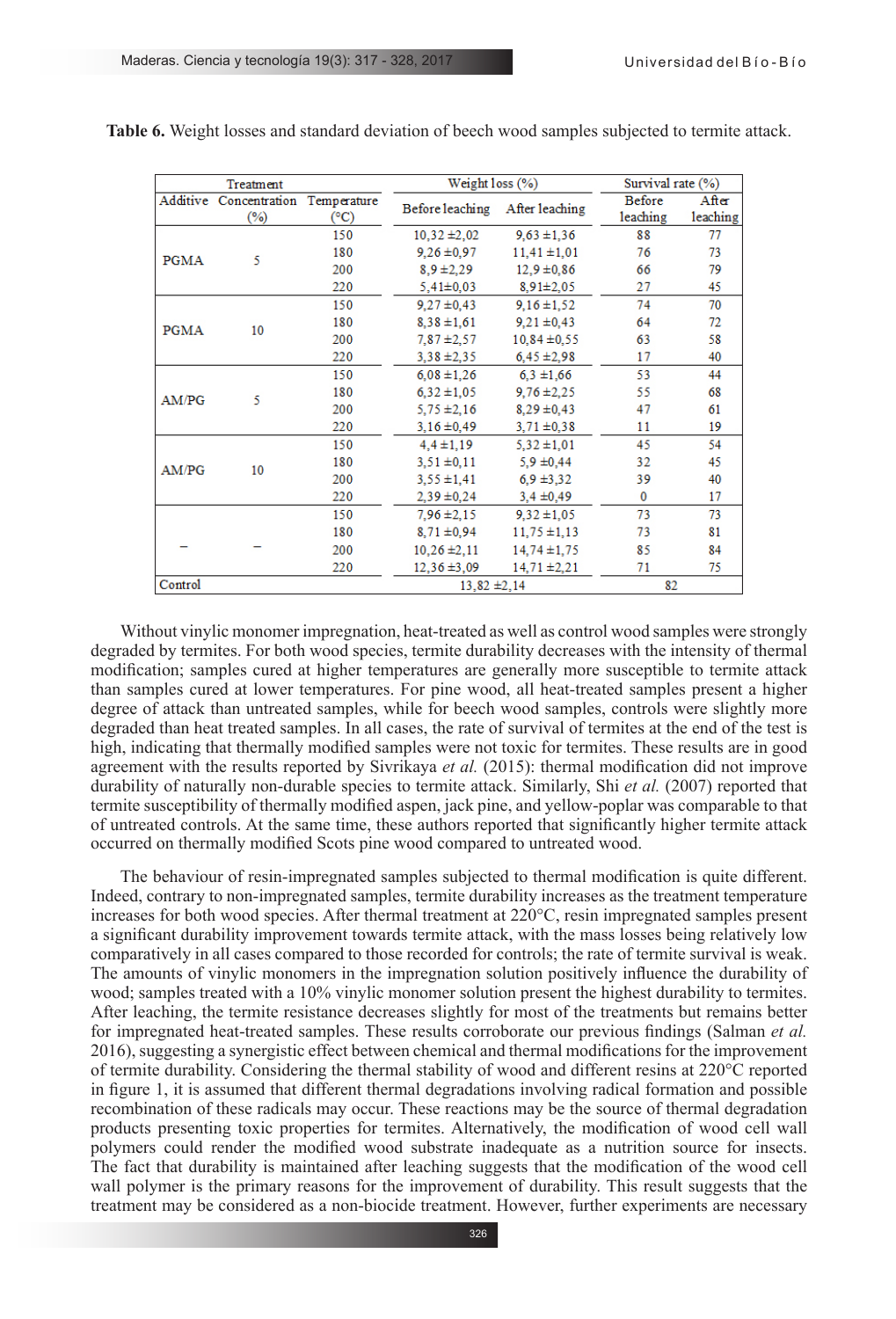to confirm these assumptions. From a more applied point of view, such treatments can be relatively easily applied at industrial scale, vacuum pressure impregnation and thermal modification technologies being already available. Even if the cost of vinylic monomers is difficult to estimate, it can be assumed that utilization of polyglycerol, considered as an industrial by-product, will not be limiting for the development of such treatments. Moreover, wood chemical modification with both polyglycerol derivatives may be considered as "non biocide" treatments as demonstrated by the important weight losses measured for samples cured at 150°C after exposure to termites or fungi. At higher temperature, chemical and thermal modifications appeared to act synergistically allowing achieving full protection of wood samples against termites and fungi without the any biocide utilization, which may be of valuable interest for the development of more environmentally wood preservation processes.

# **CONCLUSIONS**

The results presented in this study confirm our previous findings that impregnation of aqueous solutions of vinylic monomers before thermal modification improves the termite durability of heattreated wood. An impregnation of a 10% aqueous solution of maleic anhydride/polyglycerol adduct (MA/PG) or polyglycerolmethacrylate (PGMA) followed by thermal modification at 220°C improves the durability of the material towards termites, while control samples that were heat treated at 220°C were strongly attacked. At the same time, vinylic monomers impregnated in heat-treated samples impart high durability against decay due to the effect of thermal modification. In all cases, similar results were also obtained after leaching, indicating that such treatment would be appropriate for exterior applications. These combinations of chemical and thermal modifications therefore appear useful in termite-infested areas, providing additional application areas for heat-treated products. Termite durability improvements appear to be due to a synergistic effect between chemical and thermal treatments. Further investigations are necessary to study the exact reasons for this durability improvement and modification of wood cell wall polymers in the presence of vinylic monomers during thermal modification.

# **ACKNOWLEDGEMENTS**

The authors gratefully acknowledge the financial support of the CPER 2007-2013 "Structuration du Pôle de Compétitivité Fibres Grand'Est" (Competitiveness Fibres Cluster). LERMAB is supported by a grant overseen by the French National Research Agency (ANR) as part of the "Investissements d'Avenir" programme (ANR-11-LABX-0002-01, Lab of Excellence ARBRE).

# **REFERENCES**

**Bravery, A.F. 1979.** A miniaturised wood-block test for the rapid evaluation of wood preservative fungicides. In: Screening techniques for potential wood preservative chemicals. Proceedings of a special seminar held in association with the 10th annual meeting of the IRG, Peebles 1978. Swedish Wood Preservation Institute Report No. 136. Stockholm.

**Chaouch, M.; Petrissans, M.; Petrissans, A.; Gerardin, P. 2010.** Utilization of wood elemental composition to predict heat treatment intensity and decay resistance of different softwood and hardwood species. *Polym Degrad Stab* 95: 2255-2259.

**Chaouch, M.; Dumarçay, S.; Petrissans, A.; Petrissans, M.; Gerardin, P. 2013.** Effect of heat treatment intensity on some conferred properties of different European softwood and hardwood species. *Wood Sci Technol* 47(4): 663-673.

**NF X 41-569. 2014.** Wood preservatives, Laboratory method for obtaining samples for analysis to measure losses by leaching water or synthetic sea water. French standardization committee.